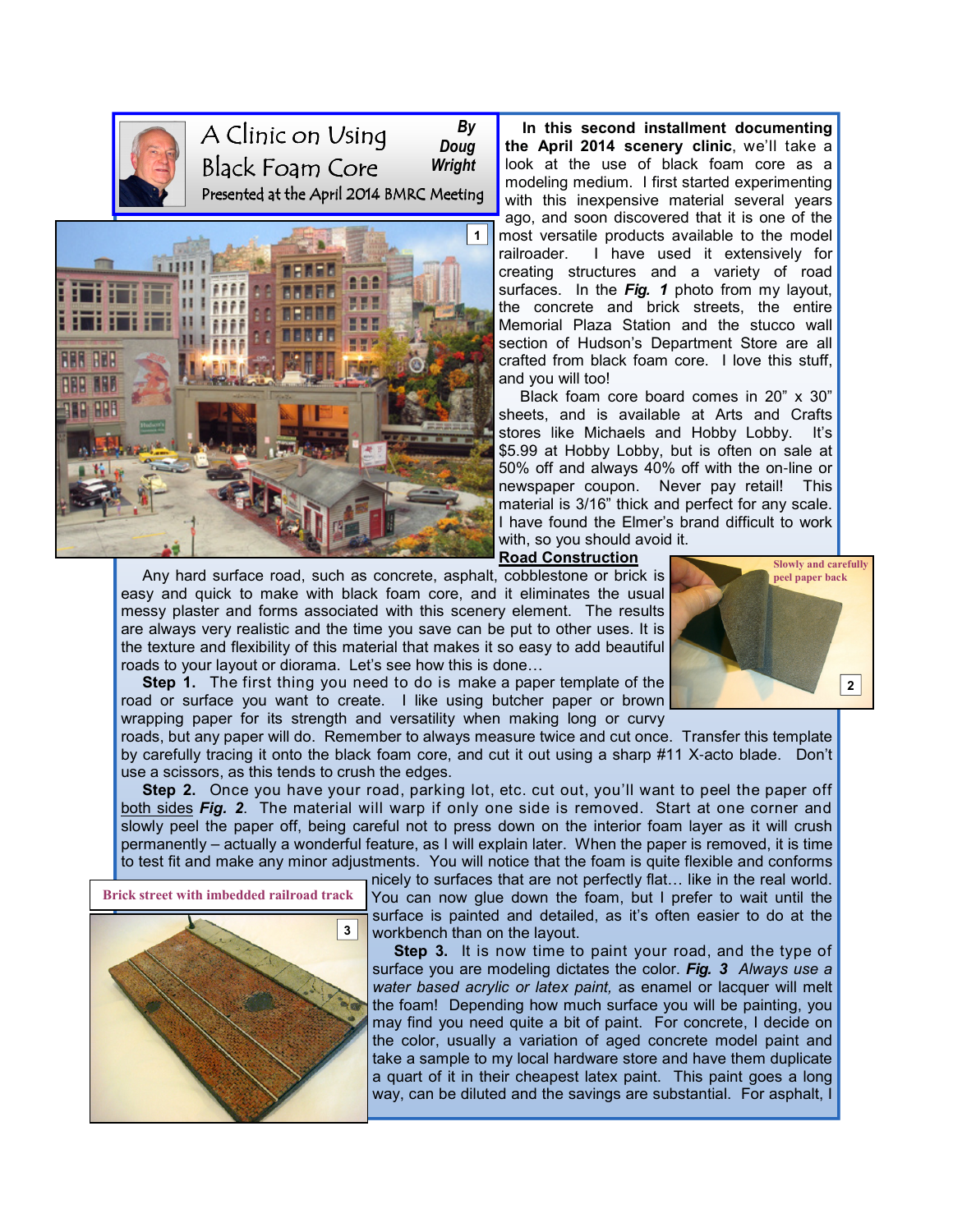like the very inexpensive 8 oz. Apple Barrel acrylic paint available at Wal-Mart or Hobby Lobby. My favorite color is "Pewter Grey". While this can be used right out of the bottle, you can adjust it with a little white or black to get the perfect asphalt color for your application. It helps to test the color on a scrap piece of foam to check the color after it dries. For cobblestone and brick, the Apple Barrel and similar brands of acrylic paints are perfect. "Brick red" and "barn red" are both convincing brick colors.

Step 4. Now for the fun part: detailing for realism. Fig. 4 One of best features of black foam core is how easy it is to carve details into the surface. Using a #11 blade, you can quickly scribe expansion joints in concrete, cracks in concrete



and asphalt, and create cobblestones and bricks. Scribing joints and cracks are fast and easy, while making cobblestones and bricks are a little more tricky...but not difficult at all. Use a metal straight edge to scribe joints. Cracks and cobblestones are individually carved freehand. For bricks, a straight edge is first used to scribe each brick course at approximately 4 to 6 scale inch intervals. Once you have all these lines scribed, you simply go down each course and use the tip of the blade to cut (form) the bricks at the proper scale length. This is, of course, time consuming, but the results are spectacular.

 To make realistic man hole covers, take an appropriately sized tube (brass, plastic, etc.) and press gently into the foam to create a perfect circle. Then slightly depress the foam inside the circle to give it some relief. The ability to permanently compress without springing back is a nice feature of this foam material. Use your #11 blade to scribe a crosshatch pattern in the cover and paint it rust or black for a great look. Make sewer drains and potholes using the same method.

 If you haven't previously glued the foam to your layout or diorama, now is the time to do that. Any white glue works great, but I prefer Aleen's Tacky Glue for this step. It gives you a nice working time and bonds well to nearly every surface. Again, never use solvent type glue like Walther's Goo, as this will melt the foam. Once the glue is dry, scenery material (dirt, ground foam, etc.) can be placed up to it and secured with diluted white glue. If you are doing a road with sidewalks, make sure you cut the foam core wide enough to act as a base for the sidewalks (and any adjacent buildings, too).

 At this point I will share a terrific method for making sidewalks and curbs. I have had great success using another inexpensive product found at the same craft stores – solid black artist mat board. This usually comes in 20" x 30" and 32" x 40". Again, it is relatively inexpensive, but look for it on sale or use the discount coupon. It is easily cut and its 1/16" thickness is perfect for a 5  $\frac{1}{2}$ " curb height in HO scale (double it for O scale). If the sidewalks are to be adjacent to a concrete road, paint them a slightly different color than the road surface for contrast. The cracks, curb lines and expansion joints are then easily scribed making very realistic sidewalks. Glue these down directly onto the foam.

 Don't forget to weather your newly created surfaces for more realism. I like Bragdon's weathering powders, but charcoal powder and chalks work well, too. It's easy to overdo weathering, so do a little



Sample structure showing brick and stone

## Buildings, Bridges and Structures

at a time until you are satisfied with the results.

 Black foam core is terrific for creating brick, stone, cinderblock, stucco and smooth or rough concrete structures. Fig. 5 The strength and versatility of this material allows you to scratch-build these structures in any scale. Unlike building a kit, you are not limited to a scale, so it's an easy way to achieve middle and distant forced perspective. An N-scale building in the background of an HO layout gives the impression of great depth. Something halfway between N and HO in the middle only reinforces this illusion.

 A little different prep is needed when you are using foam core for structures. For everything except smooth concrete, you will only remove the paper from one side.